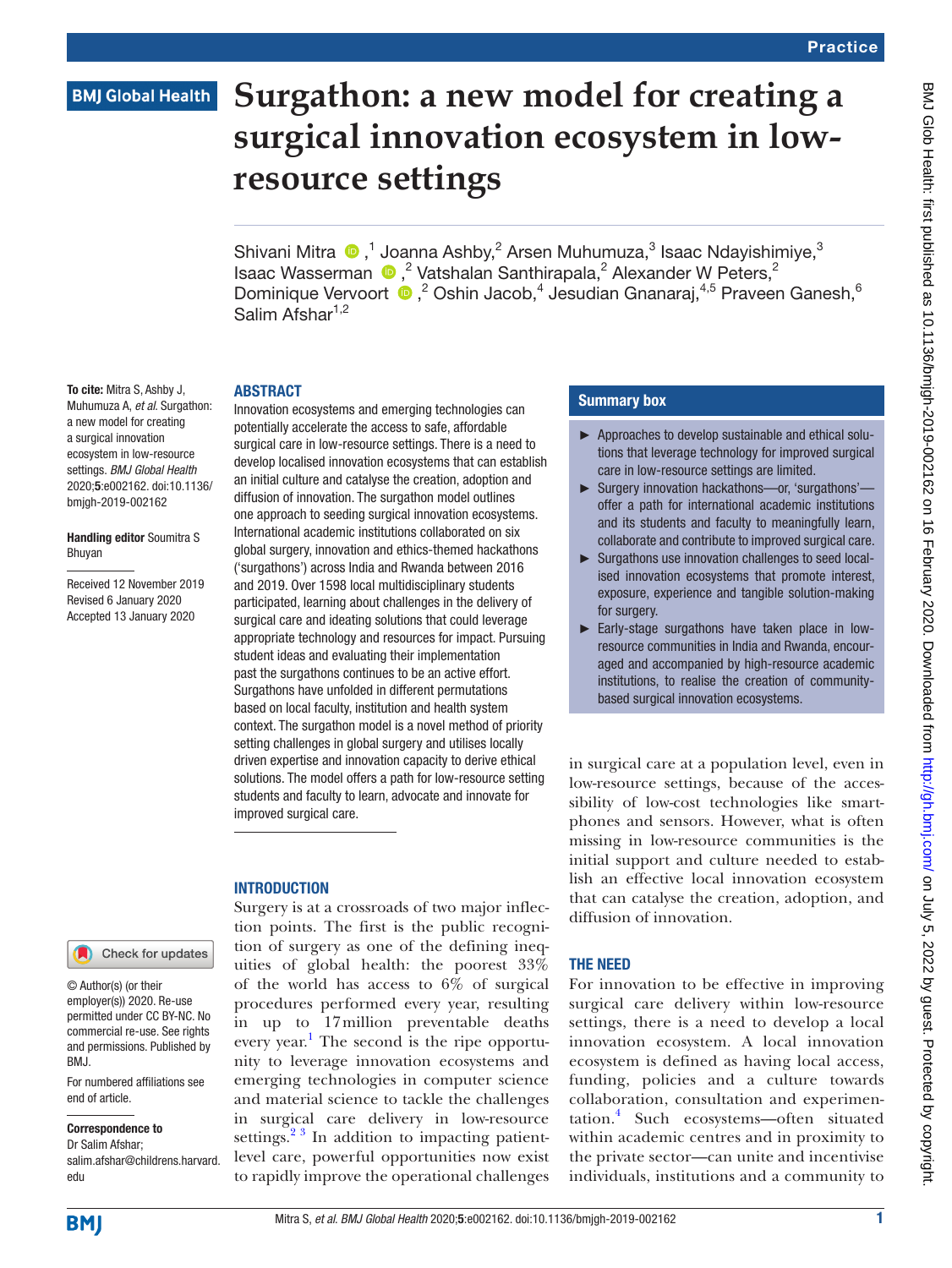solve problems sustainably. In countries like the USA, for example, local innovation ecosystems have successfully facilitated newer, faster, cheaper and better solu-tions across sectors.<sup>[5](#page-6-3)</sup> We believe that those academic institutions in high-resource settings that focus on innovation, or in particular on healthcare innovation, have an opportunity to extend their reach by sharing their knowledge in underserved regions. High-resource academic institutions can accompany and collaborate with institutions in low-resource settings towards developing local innovation ecosystems. The ecosystem must be led by a local coalition, not a single stakeholder, to prevent silos, as clinicians, engineers, business leaders and policymakers in low-resource settings will all have a key role to play.

In addition, we know that innovation efforts need to be focused on a specific area to build and sustain momentum.<sup>[6](#page-6-4)</sup> Focusing on a set of pressing problems is critical as it can enable stakeholders to engage with one another fluidly, embedding a meaningful purpose and legitimacy to the solution-making efforts. In our experience, surgery provides a unique and diverse range of challenges across multiple domains of a health system. We define surgical innovation as the design, invention, development and/or implementation of a new or altered product, service, process, system, business model or organisational structure that focuses on the delivery of surgical care. Importantly, the barriers that prevent access to safe, affordable and timely surgical care for 5 billion people are multiple. These barriers are not only bound to supply chain and workforce shortages seen by the health system but also instead extend out and impact all aspects of surgical care delivery from care coordination, communication, finances and even patient transport, to name a few. Solutions can be targeted within a health system and have multiple entry points for local stakeholders to engage with. Global surgical innovation to date has targeted challenges concerning the affordability, accessibility and/or quality of surgical care.

Conventional innovation efforts within global surgery have largely involved workshops and conferences where the majority of participants tend to be guests from resource-rich communities who have had projects and previous experiences in low-resource settings.<sup>7</sup> While conferences and workshops foster collaboration and excitement, a method for structured and systematic local innovation that focuses on engaging professionals and students from low-resource settings lacks. As a result, there is a large gap in which the local individuals who experience the challenges in surgical care and who are potentially best positioned to solve these problems are often not invested in or fully engaged by resource-rich institutions and actors.<sup>8</sup> It is the local change agents that global surgery needs the most, and innovation cannot tangibly or sustainability change surgical care and health systems for the better if it is passively 'transferred' from high to low-resource settings.

#### A NEW MODEL IN SURGICAL INNOVATION

We propose a new conceptual model for global surgical innovation that aims to be comprehensive in its approach to community engagement, resource allocation and human investment. We have applied this conceptual model to health hackathons in low-resource settings that, over the past decade, have become a common tool for sparking excitement and inspiring solutions for challenges in healthcare. $9-13$  A 'surgathon' shares problem statements that are focused on local challenges in the delivery of surgery and anaesthesia to multidisciplinary participants. The participants then build teams that focus on proposing potential solutions in a constrained time frame. Teams with promising ideas, or, at times, prototypes, win awards and may be offered financial support and mentorship. The surgathon model builds on the 'health hackathon' in two ways: (1) ideas that optimise existing resources (people, materials and knowledge) in the local community are prioritised in the judging and (2) successive surgathons (over an extended period of time) can seed a local innovation ecosystem.

The surgathon model uniquely places critical importance on investing time to build relationships and accompanying the faculty of local academic institutions with a programme of activities that is tailored to the social, cultural and health objectives of the community.<sup>[14](#page-6-8)</sup> Faculty and students gather support from their departments to deliver surgathons, and, with time, institutional excitement can result in the launch of a surgical innovation centre. The centre cements cross-discipline collaborations and extends the opportunity to problem-solve for improved surgical care to the wider community. The surgathons and designated innovation centre symbolise the nascent beginnings of a local surgical innovation ecosystem.

#### Core pillars of the model

There are three key core pillars that make up the foundation of the surgathon model: global surgery, innovation and ethics [\(figure](#page-2-0) 1). Within each pillar, there are concepts that drive the content and structure of the surgathons and encourage relationships and potential tangible outputs that may unfold in different permutations based on the local context.

The global surgery pillar focuses on sharing three buckets of knowledge with individuals: (1) the current pain points that exist in surgical care delivery globally and nationally for wider context, (2) the economic, political and human impacts of lacking surgical care and (3) the systems-thinking approach that can be applied to improve surgical care within a health system.<sup>15</sup> During the surgathon, speakers and problem statements provide the buckets of knowledge [\(table](#page-2-1) 1). In the longer term, interested faculty members can broaden global surgery education for the institution through pursuits in surgical research and advocacy.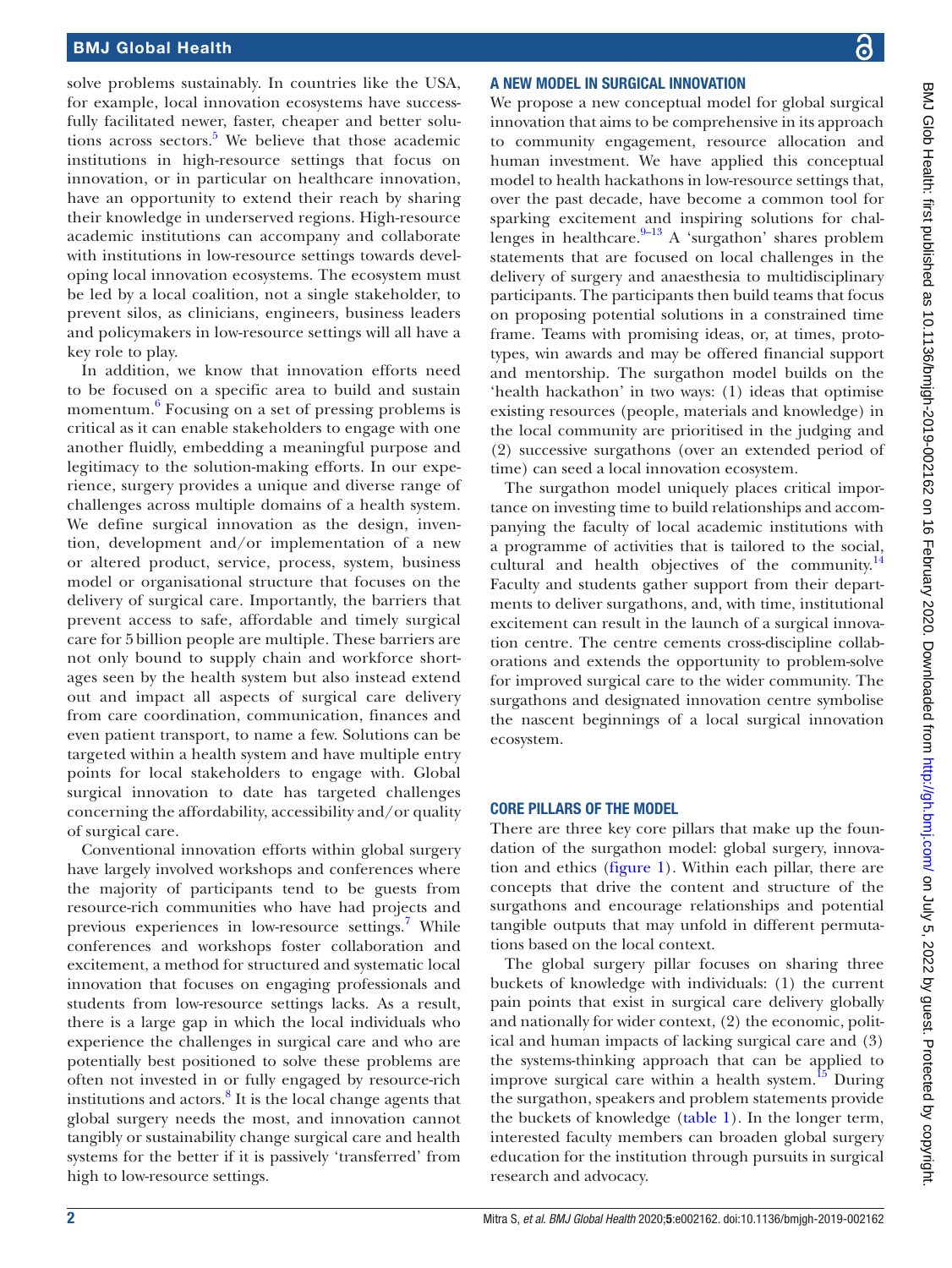

<span id="page-2-0"></span>Figure 1 The Surgathon model consists of three pillars: global surgery, innovation, and ethics. Within each pillar there are key goals and concepts outlined.

The innovation pillar highlights activities that can begin in a surgathon—problem definition, ideation, pitching, prototyping—and continue after implementation,

commercialisation and scaling. Each activity in the lifecycle of an innovation disseminates skills and knowledge the participants while creating cultural shifts in

optimisation

<span id="page-2-1"></span>

| Suggested key lectures for a surgathon<br>Table 1                                                                                                                                                                                                                                                                    |                                                                                                                                                                                                                                                                                               |                                                                                                                                                                                                                                                                                    |  |  |  |  |
|----------------------------------------------------------------------------------------------------------------------------------------------------------------------------------------------------------------------------------------------------------------------------------------------------------------------|-----------------------------------------------------------------------------------------------------------------------------------------------------------------------------------------------------------------------------------------------------------------------------------------------|------------------------------------------------------------------------------------------------------------------------------------------------------------------------------------------------------------------------------------------------------------------------------------|--|--|--|--|
| <b>Surgathon lectures</b>                                                                                                                                                                                                                                                                                            |                                                                                                                                                                                                                                                                                               |                                                                                                                                                                                                                                                                                    |  |  |  |  |
| <b>Global surgery</b>                                                                                                                                                                                                                                                                                                | <b>Ethics</b>                                                                                                                                                                                                                                                                                 | Innovation                                                                                                                                                                                                                                                                         |  |  |  |  |
| 'Surgery Systems: Global & National<br>Level'<br>Lecturer: SAO* Faculty<br>$\triangleright$ Define a health system<br>$\triangleright$ Describe the need for global<br>surgery <sup>+</sup><br>▶ Overview of the key concepts<br>around surgical capacity, domains<br>of a health system and prevalent<br>challenges | 'Why Innovate for Impact?'<br>Lecturer: any suitable<br>$\triangleright$ Define meaningful impact<br>▶ Provide examples of solutions that have<br>uplifted communities<br>Frame resource constraints as<br>opportunities                                                                      | 'What is Innovation?'<br>Lecturer: entrepreneur in healthcare<br>$\triangleright$ Define the innovation process<br>$\blacktriangleright$ Introduce emerging trends and<br>challenges in healthcare innovation<br>in the country<br>Discuss digital health and material<br>science  |  |  |  |  |
| 'The Need for Surgery in (country)'<br>Lecturer: SAO* Faculty<br>challenges<br>$\triangleright$ Discuss rural versus urban setting<br>challenges in surgical care                                                                                                                                                    | 'How We Built '<br>(Case Study)<br>► Contextualise the national and local Lecturer: invited business/start-up leader<br>► Presentation on how this leader moved<br>from prototyping to implementation<br>$\blacktriangleright$ Emphasis on how the individual navigated<br>the local contexts | 'Applying the Innovation Process to<br>a Challenge'<br>(Case Study)<br>Lecturer: faculty and/or entrepreneur<br>$\triangleright$ Discuss how a team moved from<br>problem to solution<br>$\blacktriangleright$ Interactive question and answer<br>session that focuses on resource |  |  |  |  |

<sup>\*</sup>Surgeon, anaesthesiologist or obstetrician.

†Source: Meara, *et al.*[1](#page-6-0)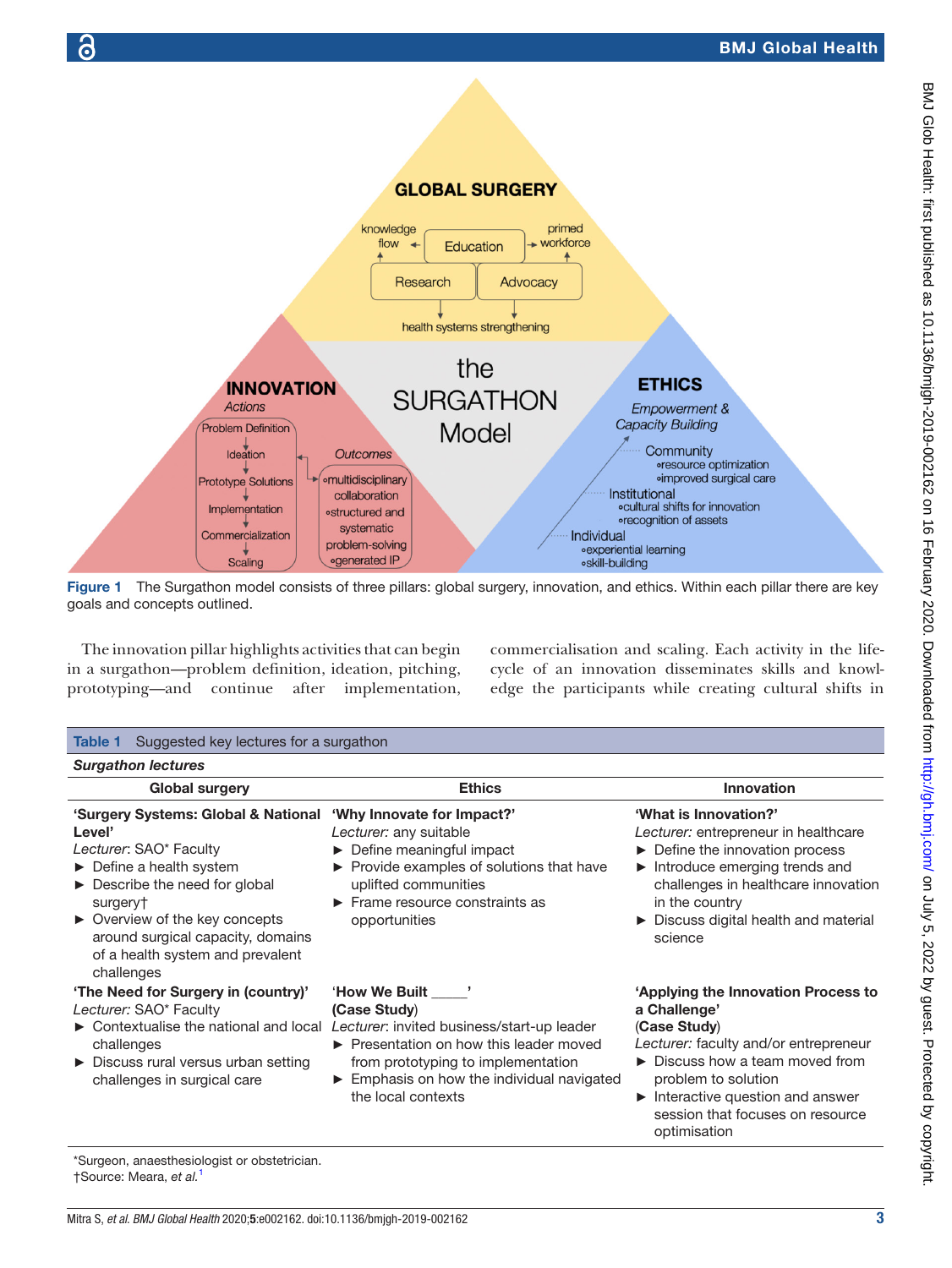the academic environment—including interdisciplinary collaboration and the generation of intellectual property.<sup>16</sup> The surgathon model encourages those solutions that add meaningful value within a low-resource context in the long term.

The ethics pillar pushes for the empowerment of local individuals, the institution and the greater community to the forefront of all engagement. Ethics are uniquely incorporated in the surgathon model as its principles guide decision-making to ensure that power remains within and for low-resource academic centres and their communities.[17 18](#page-6-11) Values such as universal participation and the equitable flow of knowledge dampen a tendency in health hackathons to solve a problem without consideration to local needs and impact.<sup>19</sup>

#### In practice

The surgathon model described in this manuscript has been demonstrated with over 1598 medical, engineering and business student participants and 153 faculty members across three institutions in India and Rwanda over the last 4years. The model was initially led by a core group from the Programme in Global Surgery and Social Change at Harvard Medical School and Boston Children's Hospital, in collaboration with students, residents and faculty from Karunya Institute of Technology and Sciences, Saveetha Institute of Technical and Medical Sciences, University of Rwanda and InciSioN, the International Student Surgical Network. Six surgathons occurred between 2016 and 2019, each run by local faculty or students who facilitated lectures and sourced problem statements for a 2-day surgical innovation challenge. The surgathon follows a 10-step schedule: registration and event kick-off, introduction talks, keynote speaker presentations, pitching workshop, problem statements released, team formation, hacking, practice pitches, final presentation and prizes awarding. In our experience, the average surgathon involved 150 students, 10 problem statements and 14 total teams of 5–7 multidisciplinary students. Awards were given to the best ideas and the judging was constructive and transparent with the goal of maximising the teams' collective learning. The judging panels at surgathons included professionals in surgery, engineering, computer science and business who were locally based. The fivefold judging criteria to determine the winner hinged on the value of the solution for impact, sustainability, equity, applicability, and feasibility ([table](#page-4-0) 2).

Pursuing student ideas and evaluating their implementation past the surgathons continues to be an active effort in India and Rwanda. Our team's experiences in India are with universities located in both rural and semiurban Tamil Nadu. Initially, a collaboration was formed with a faculty member who was interested, and with institutional support, they went on to establish an innovation centre at the university. To provide sustainable growth of the innovation centre, four medical and engineering students and five academic-surgeons were identified as a local leadership team, managing the vision and execution of

two surgathons between 2017 and 2019. Team members from high-resource institutions assisted with activities and workshops for each surgathon [\(table](#page-5-0) 3). Three 1-day surgical innovation workshops for an average of 300 students additionally occurred in between surgathons in India. These follow-up events encouraged ongoing engagement from the local community and helped establish the centre as a permanent resource in the eyes of local stakeholders and partners. Didactic lectures, invited speakers and previous surgathon winners were included, giving students an opportunity to show their progress to mentors and funding partners at the workshops.

In Rwanda, a partnership stemmed from the organisation InciSioN. InciSioN involves more than 5000 medical students and public health students, residents and young doctors in the fields of surgery, anaesthesia and obstetrics around the world. The two national coordinators for InciSioN Rwanda were cognizant of the technological advances that could be applied to strengthen a country's existing gaps in surgical education and surgical care. So, they chose to champion three surgathons between 2018 and 2019. Local and international faculty members were invited to join Rwanda's surgathons to deliver sessions, give talks and assist in mentorship for the purpose of growing a local surgical innovation ecosystem. Several public and private stakeholders took part in supporting, financing and contributing to the surgathons.

Surgathons in India focused on highlighting unsolved challenges for underserved rural communities<sup>[20](#page-6-13)</sup> while in Rwanda, problem statements were broader, and sourced from local medical trainees. The initial objectives of both the Indian and Rwandan surgathons were facilitating multidisciplinary partnerships, as well as connecting students, faculty and local businesses to tackle surgical challenges. The surgical innovation centres in India thus far have been instrumental in providing a home for solution-making efforts and uniting partners, mentorship and funding bodies under one banner. Across Rwanda and India, a total of nine winning solutions have been developed by teams beyond the surgathons, three of which are currently undergoing a local patent review process and one of which has successfully secured a patent ([table](#page-5-1) 4). The patented solution is a mouth blowing gesture-based communication and actuator system for paralytic patients. In the patent publication, the innovator describes how they first pitched their idea at a surgathon and then worked with faculty over the following year to create a prototype. The communication system is low-cost, built using locally available materials and intended to address a pressing patient challenge in the local health system—qualities that demonstrate how the surgathon model can materialise ethical and sustainable innovation.

#### The impact

The surgathon model can be a catalyst in developing a vibrant local innovation ecosystem in low-resource settings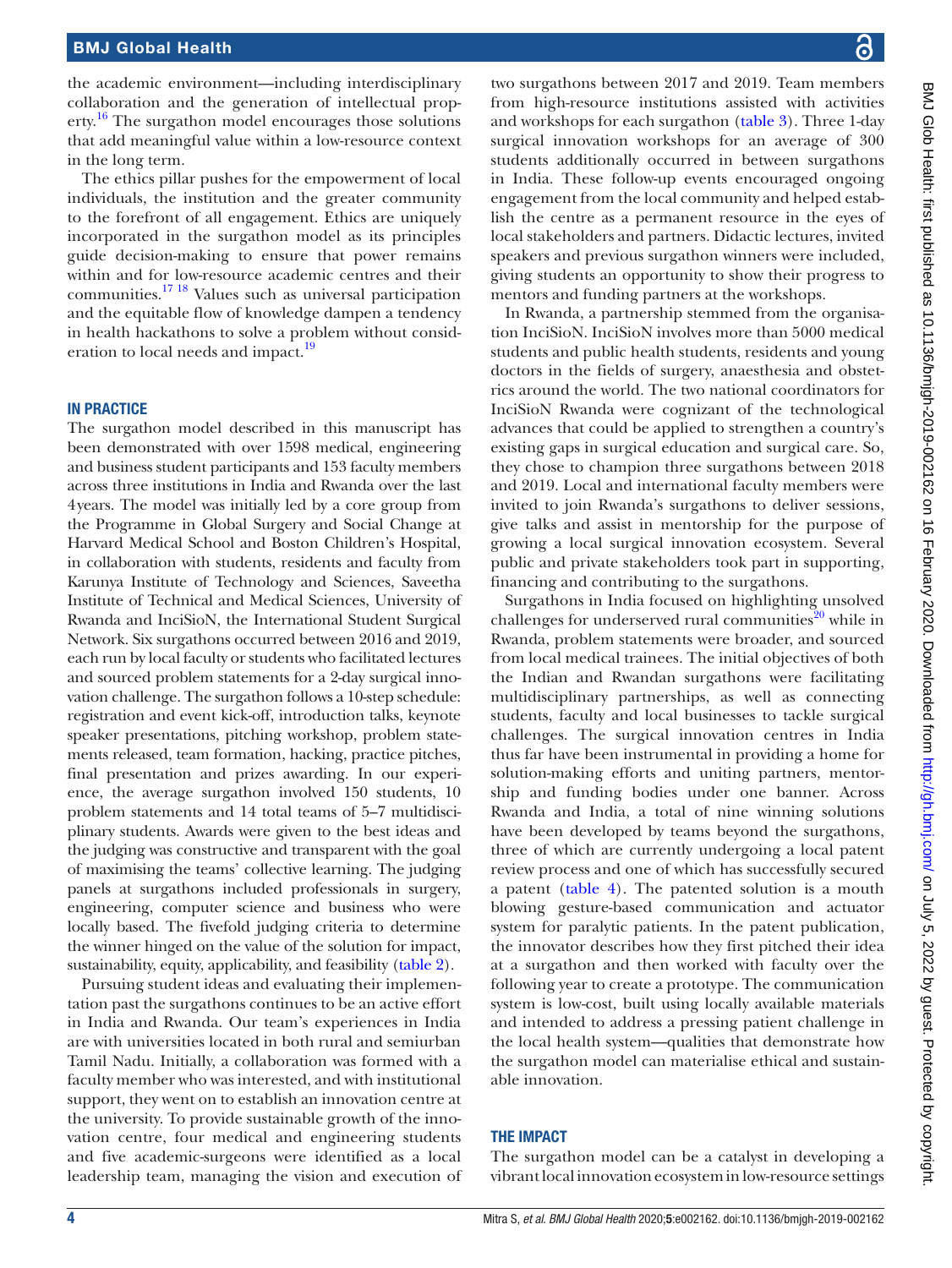<span id="page-4-0"></span>

| Table 2 Judging criteria of a surgathon                             |              |                |                       |                                                         |                                                                            |                         |
|---------------------------------------------------------------------|--------------|----------------|-----------------------|---------------------------------------------------------|----------------------------------------------------------------------------|-------------------------|
| Presentation                                                        |              |                |                       |                                                         |                                                                            |                         |
|                                                                     |              |                |                       | Team members demonstrate cohesion and effort            |                                                                            |                         |
| Not polished                                                        | 1            | $\overline{2}$ | 3                     | 4                                                       | 5                                                                          | Clearly polished        |
|                                                                     |              |                |                       | Creativity and ingenuity of the idea                    |                                                                            |                         |
| Not a unique solution                                               | 1            | $\overline{2}$ | 3                     | 4                                                       | 5                                                                          | A unique solution       |
|                                                                     |              |                |                       | Story of the team moving from problem to solution       |                                                                            |                         |
| Unclear progression                                                 | 1            | $\overline{2}$ | 3                     | 4                                                       | 5                                                                          | Clear progression       |
| Applicability                                                       |              |                |                       |                                                         |                                                                            |                         |
|                                                                     |              |                |                       | What is the problem, and why is it important?           |                                                                            |                         |
| Not well described                                                  | $\mathbf{1}$ | $\overline{2}$ | 3                     | $\overline{4}$                                          | 5                                                                          | Clearly described       |
|                                                                     |              |                |                       | Ability to articulate pain point(s) around the problem. |                                                                            |                         |
| Unable to articulate                                                | $\mathbf{1}$ | $\overline{2}$ | 3                     | $\overline{4}$                                          | 5                                                                          | Well-articulated        |
|                                                                     |              |                |                       |                                                         | Clearly defined use-case that matches articulated pain points.             |                         |
| No use-case                                                         | $\mathbf{1}$ | $\overline{2}$ | 3                     | $\overline{4}$                                          | 5                                                                          | Clearly defined         |
| Sustainability                                                      |              |                |                       |                                                         |                                                                            |                         |
|                                                                     |              |                |                       | Plans for a beta version are clearly laid out           |                                                                            |                         |
| No plans                                                            | 1            | $\overline{2}$ | 3                     | 4                                                       | 5                                                                          | Clearly laid out        |
|                                                                     |              |                | <b>Path to market</b> |                                                         |                                                                            |                         |
| No path                                                             | 1            | $\overline{2}$ | 3                     | 4                                                       | 5                                                                          | Clear path              |
|                                                                     |              |                |                       | <b>Business model/scalability/distribution</b>          |                                                                            |                         |
| No model                                                            | 1            | $\overline{2}$ | 3                     | 4                                                       | 5                                                                          | Clear model             |
| Feasibility                                                         |              |                |                       |                                                         |                                                                            |                         |
|                                                                     |              |                |                       | Solution provided is technically sound                  |                                                                            |                         |
| Major technical flaws                                               | $\mathbf{1}$ | $\overline{2}$ | 3                     | $\overline{4}$                                          | 5                                                                          | Technically sound       |
|                                                                     |              |                |                       | Team identified next steps to take                      |                                                                            |                         |
| None identified                                                     | $\mathbf{1}$ | $\overline{2}$ | 3                     | $\overline{4}$                                          | 5                                                                          | Identified next steps   |
| Feasibility of implementation in the local health system            |              |                |                       |                                                         |                                                                            |                         |
| Unfeasible                                                          | $\mathbf{1}$ | $\overline{2}$ | $\mathbf{3}$          | $\overline{4}$                                          | 5                                                                          | Very Feasible           |
| Equity                                                              |              |                |                       |                                                         |                                                                            |                         |
|                                                                     |              |                |                       |                                                         | Solution positively impacts individuals, institutions and/or the community |                         |
| No impact                                                           |              |                |                       |                                                         |                                                                            | Strong Impact           |
| Solution harnesses local resources and capacities                   |              |                |                       |                                                         |                                                                            |                         |
| Does not use local resources                                        | $\mathbf{1}$ | 2              | 3                     | $\overline{4}$                                          | 5                                                                          | Uses resources          |
| Solution has a perceived meaningful value                           |              |                |                       |                                                         |                                                                            |                         |
| No perceived value                                                  | 1            | $\overline{2}$ | 3                     | 4                                                       | 5                                                                          | Strong perceived value  |
| Impact                                                              |              |                |                       |                                                         |                                                                            |                         |
| Positive economic impact on individuals, institutions and community |              |                |                       |                                                         |                                                                            |                         |
| No impact                                                           | $\mathbf{1}$ | $\overline{2}$ | $\mathbf{3}$          | $\overline{4}$                                          | 5                                                                          | Strong, positive impact |
| Wellness impact on individuals, institutions and community          |              |                |                       |                                                         |                                                                            |                         |
| No impact                                                           | $\mathbf{1}$ | $\overline{2}$ | 3                     | $\overline{4}$                                          | 5                                                                          | Strong, positive impact |

around surgical care delivery. We found that the collaboration of multidisciplinary individuals around challenges related to surgical care not only empowered them but also enabled an institutional shift in focus and identification of talent and internal knowledge. Ultimately, some ideas from surgathons will evolve to potential solutions that can result in social and economic partnerships that address both the local and global needs in surgery. However, the

development of solutions should not be the initial metric for determining success or worthiness of the model. Value should be given to the ability to break down social and professional barriers and to encourage collaboration and consultation across disciplines for a local health challenge. This is only possible through the experiential learning format of innovation challenges such as a surgathon as they facilitate collective learning and creation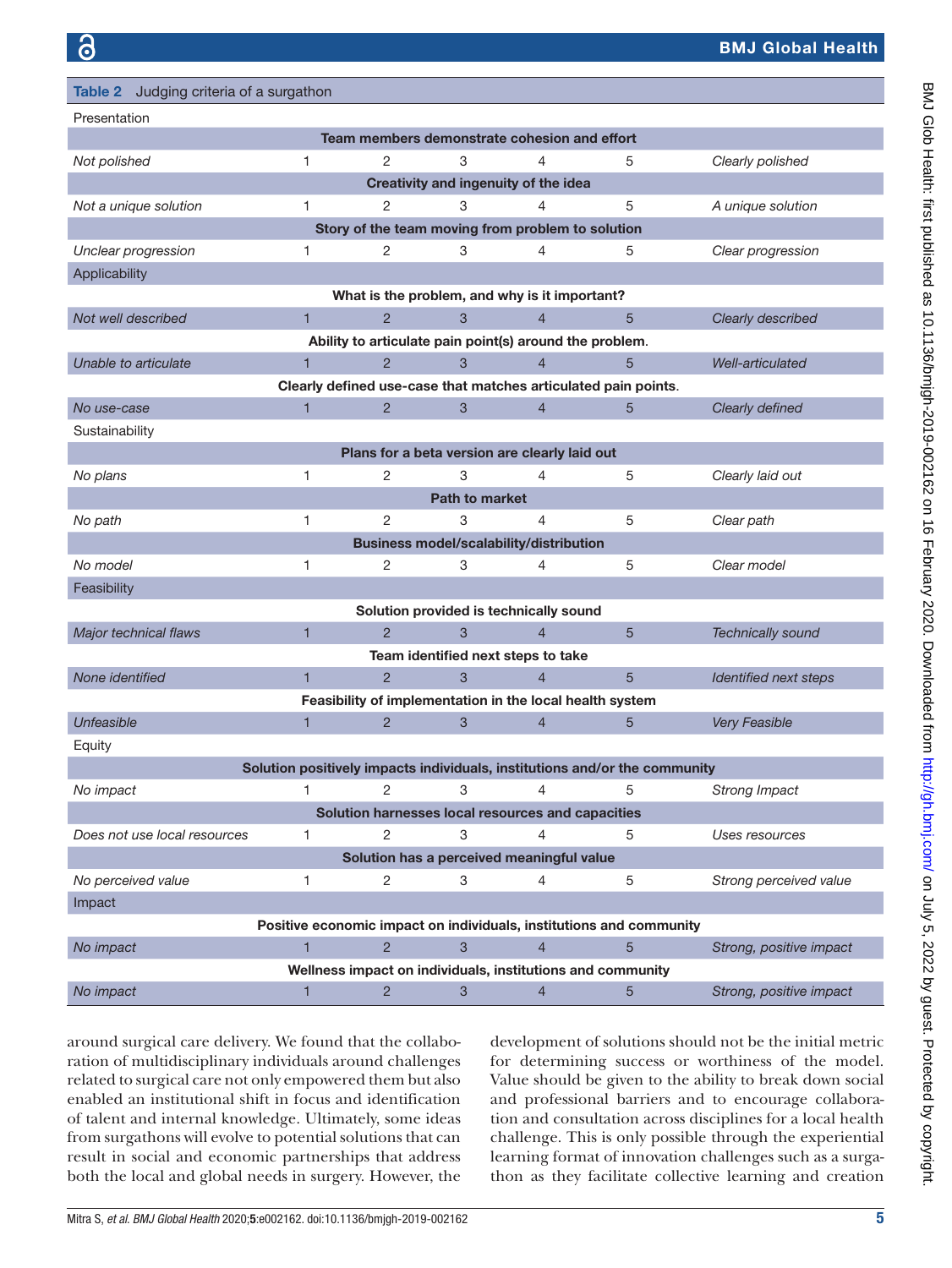<span id="page-5-0"></span>

| Suggested activities/workshops for a surgathon<br>Table 3 |                                                                                                                                                                                                                                       |                                                                                                                                        |                                                                                                                             |  |  |  |
|-----------------------------------------------------------|---------------------------------------------------------------------------------------------------------------------------------------------------------------------------------------------------------------------------------------|----------------------------------------------------------------------------------------------------------------------------------------|-----------------------------------------------------------------------------------------------------------------------------|--|--|--|
| Suggested<br>activity                                     | Pitching your idea<br>Leader: suitable faculty<br>member                                                                                                                                                                              | 'The marshmallow<br>challenge'<br>Leader: any suitable                                                                                 | Design thinking workshop<br>Leader: faculty member or<br>invited guest                                                      |  |  |  |
| Description                                               | Volunteer students practice<br>three types of pitching:<br>1. <b>Themed:</b> pitch a product,<br>service or concept<br>2. Speed: pitch in 2 min, 1 min<br>or $30s$<br>3. Style: speak with a logical,<br>emotional or persuasive tone | <b>Teams of 6–7</b> work on this<br>specific challenge involving<br>height and a marshmallow<br>with constrained resources<br>and time | A discussion-based workshop<br>on the core principles of design<br>thinking and solution-making with<br>an audience in mind |  |  |  |
| Intended<br>outcome                                       | Encourages students to<br>condense their ideas into<br>an impactful narrative. Skills<br>in public speaking and<br>communication directly apply to<br>entrepreneurship                                                                | Learn about internal team<br>dynamics and practice<br>adopting 'out of the box'<br>thinking when faced with a<br>challenge             | Motivate students to think about<br>how to frame their problem<br>and understanding the human<br>behaviour that drives it   |  |  |  |

for the purpose of targeted problem solving. $21$  Surgathons have encouraged low-resource setting academic institutions to make curriculum changes so that students have time and money to pursue innovation. We have observed that as partnerships with the local private sector became stronger, the institution took tangible steps to help students develop solutions past the surgathons. If the surgathon model is to be propagated to create a surgical innovation ecosystem, and impact local patients, it is crucial that low-resource setting institutions build structured mentorship, partnership or funding mechanisms for interested faculty and students. We are actively working to capture and analyse the detailed outcomes of

<span id="page-5-1"></span>

| <b>Table 4</b> Overview of the surgathon model conducted in<br>India and Rwanda between 2016 and 2019<br>Total<br>Category<br>153<br>Local faculty attendees<br>1598<br>Local student attendees<br>З<br>One-day workshops<br>908<br>One-day workshop attendees<br><b>Surgathons</b><br>6<br>690<br>Surgathon participants<br><b>Teams formed</b><br>54<br>52<br>Problem statements presented<br>25<br><b>Winning solutions</b><br>10<br>Digital<br><b>Hardware</b><br>6<br>6<br>Digital and hardware combined<br>Process innovation<br>3<br><b>Solution developed post-surgathon</b><br>9<br>3<br>Patent pending<br>Patented<br>1 |  |  |  |  |  |
|-----------------------------------------------------------------------------------------------------------------------------------------------------------------------------------------------------------------------------------------------------------------------------------------------------------------------------------------------------------------------------------------------------------------------------------------------------------------------------------------------------------------------------------------------------------------------------------------------------------------------------------|--|--|--|--|--|
|                                                                                                                                                                                                                                                                                                                                                                                                                                                                                                                                                                                                                                   |  |  |  |  |  |
|                                                                                                                                                                                                                                                                                                                                                                                                                                                                                                                                                                                                                                   |  |  |  |  |  |
|                                                                                                                                                                                                                                                                                                                                                                                                                                                                                                                                                                                                                                   |  |  |  |  |  |
|                                                                                                                                                                                                                                                                                                                                                                                                                                                                                                                                                                                                                                   |  |  |  |  |  |
|                                                                                                                                                                                                                                                                                                                                                                                                                                                                                                                                                                                                                                   |  |  |  |  |  |
|                                                                                                                                                                                                                                                                                                                                                                                                                                                                                                                                                                                                                                   |  |  |  |  |  |
|                                                                                                                                                                                                                                                                                                                                                                                                                                                                                                                                                                                                                                   |  |  |  |  |  |
|                                                                                                                                                                                                                                                                                                                                                                                                                                                                                                                                                                                                                                   |  |  |  |  |  |
|                                                                                                                                                                                                                                                                                                                                                                                                                                                                                                                                                                                                                                   |  |  |  |  |  |
|                                                                                                                                                                                                                                                                                                                                                                                                                                                                                                                                                                                                                                   |  |  |  |  |  |
|                                                                                                                                                                                                                                                                                                                                                                                                                                                                                                                                                                                                                                   |  |  |  |  |  |
|                                                                                                                                                                                                                                                                                                                                                                                                                                                                                                                                                                                                                                   |  |  |  |  |  |
|                                                                                                                                                                                                                                                                                                                                                                                                                                                                                                                                                                                                                                   |  |  |  |  |  |
|                                                                                                                                                                                                                                                                                                                                                                                                                                                                                                                                                                                                                                   |  |  |  |  |  |
|                                                                                                                                                                                                                                                                                                                                                                                                                                                                                                                                                                                                                                   |  |  |  |  |  |
|                                                                                                                                                                                                                                                                                                                                                                                                                                                                                                                                                                                                                                   |  |  |  |  |  |
|                                                                                                                                                                                                                                                                                                                                                                                                                                                                                                                                                                                                                                   |  |  |  |  |  |
|                                                                                                                                                                                                                                                                                                                                                                                                                                                                                                                                                                                                                                   |  |  |  |  |  |

our collective experiences to help facilitate this next step of the surgathon model.

The surgathon model is challenging to implement as it involves multiple stages in collaboration and local adoption. Key challenges include the time and resources required to develop relationships and trust, gaining institutional participation and navigating perceived barriers regarding the role of innovation. In addition, patience is required from those accompanying institutions if it is to be led by local champions, as there are a multitude of factors that can lead to delays and changes. A humble, learning posture is required if the aim is to develop a local surgical innovation ecosystem that is driven by local needs and priorities. The surgathon model outlines that an ethical approach can help address and prevent biases and power dynamics that may occur when well-funded and well-resourced global health teams engage in lowresource settings.<sup>22</sup> The potential pitfalls we particularly try to mitigate include the influence of finances, status and research capacity, to name a few, on institutions as they collaborate with one another internationally. A focus on grass-roots level sustainable development and local resource optimisation translates the ethical approach to ethical action.

By engaging and accompanying local universities in surgathons, it is our hope that sustainable surgical innovation ecosystems are seeded within local health systems. If we can create the space and impetus for students from all disciplines to collaborate for a common goal with faculty, clinicians, policymakers, businesses, then we may empower them to find their roles in advancing their communities for improved surgical care and health for all.

#### Author affiliations

<sup>1</sup>Department of Plastic and Oral Surgery, Boston Children's Hospital, Boston, Massachusetts, USA